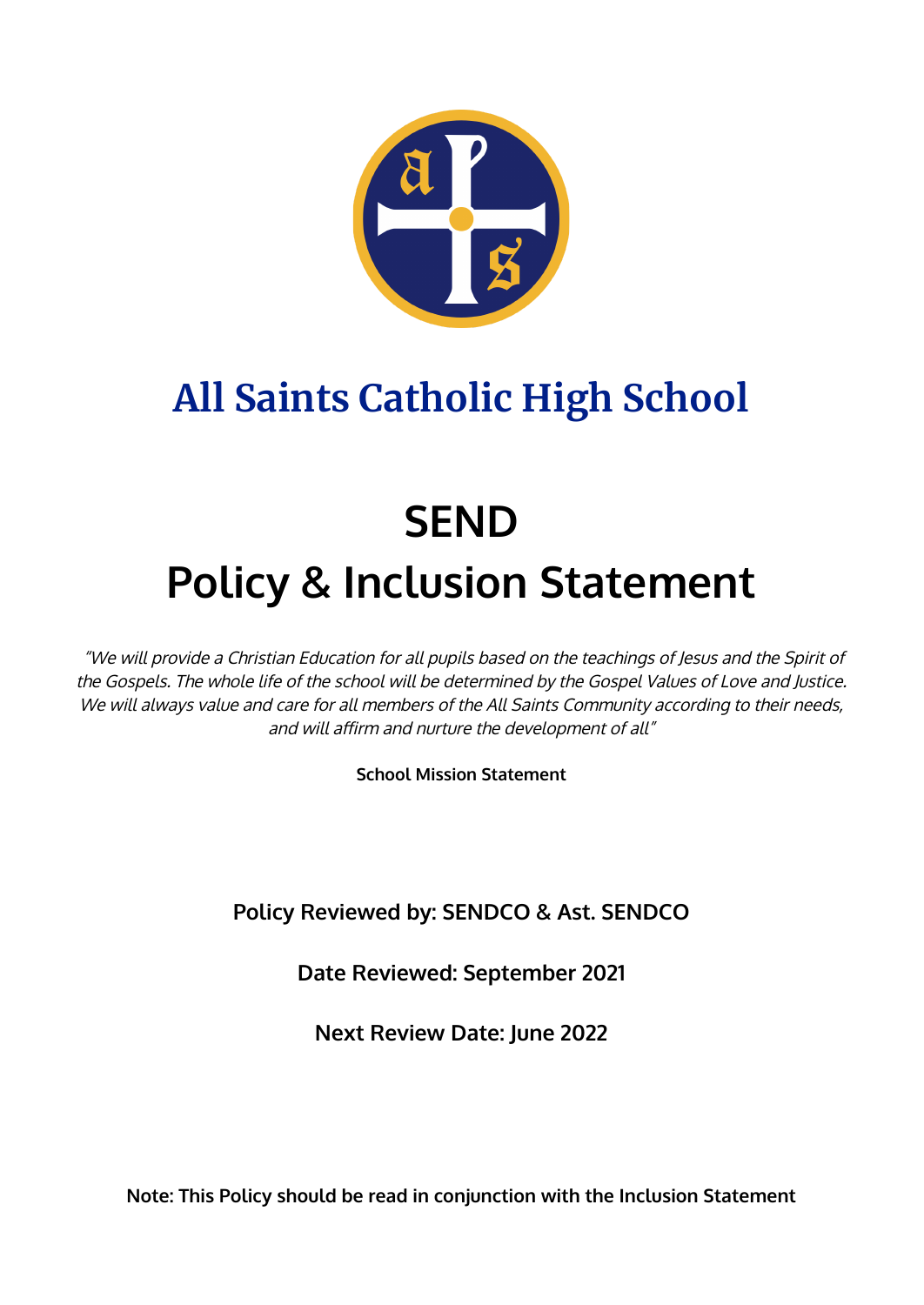# **Introduction and Context**

The Education Act 1993 placed a duty on the Secretary of State to issue a Code of Practice and the power to revise it from time to time. The first Code of Practice came into effect in 1994. Since then, the rights and duties contained in the 1993 Act have been consolidated into part IV of the 1996 Education Act.

The revised Code of Practice was issued in September 2014 and is effective from September 2014.

The detailed guidance in the code is informed by these general principles:

- A child with SEND should have their needs met
- The SEND of children will normally be met in mainstream schools or early educational settings
- The views of the child should be sought and taken into account
- Parents have a vital role to play in supporting their child's education
- Children with SEND should be offered full access to a broad, balanced and relevant education, including an appropriate curriculum for the Foundation Stage and the National Curriculum

The Children and Families Bill 2013 delivers a strengthened right to a mainstream education for children with special educational needs. The Act seeks to enable more pupils who have special educational needs to be included successfully within mainstream education.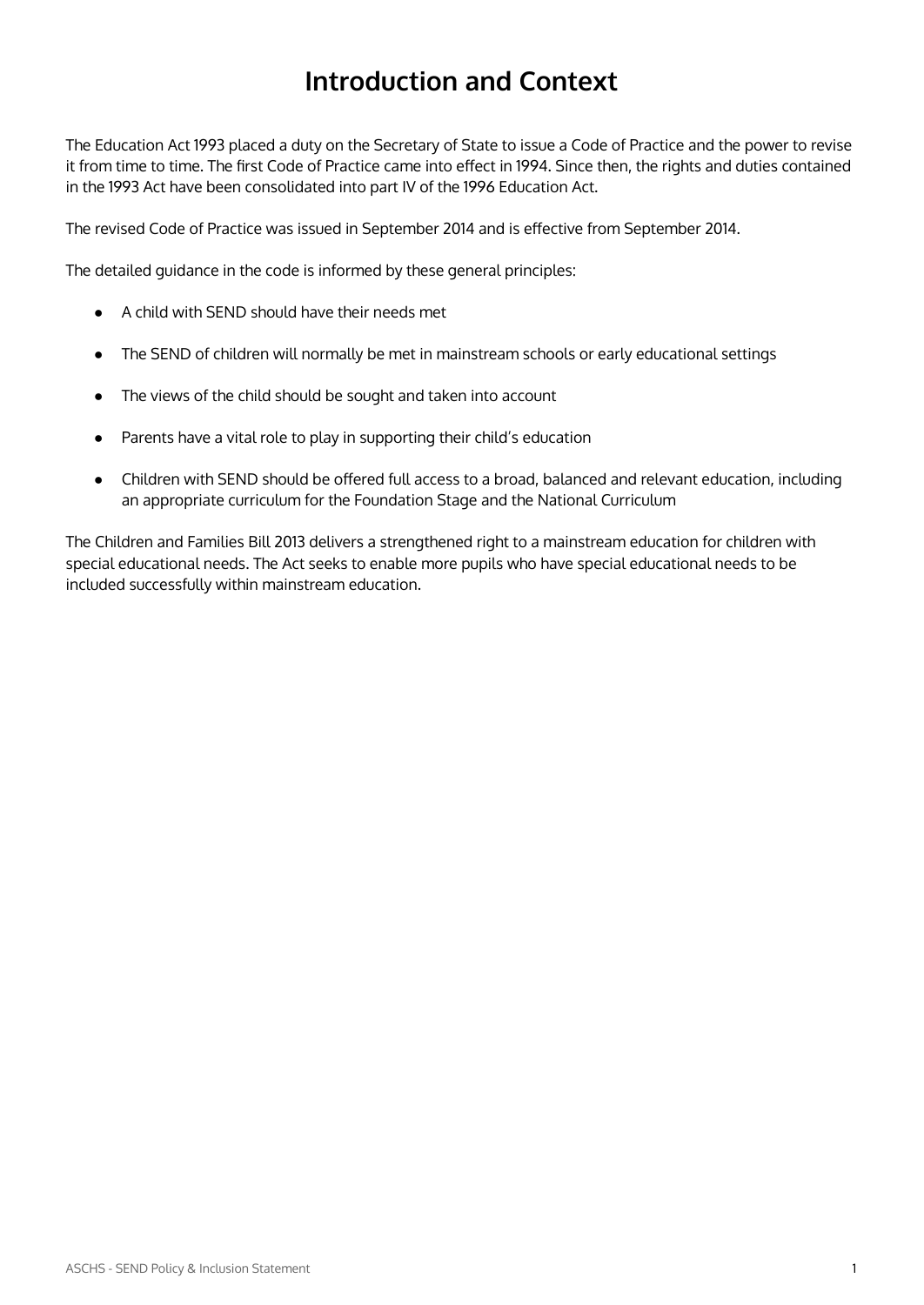# **The Governing Body**

# **Aims**

All Saints Catholic High School Governing Body will endeavour to ensure that any pupil who has special educational needs or disability receives the special educational provision their learning difficulty or barrier to learning calls for; In order to support them to achieve their potential and to have a greater foundation for improved life chances.

# **The Governing Body aims to:**

- provide a support system which is based on inclusion and is committed to providing an environment in which those young people with Special Educational Needs or disability can develop socially, emotionally and morally, as well as cognitively in a safe and secure setting.
- foster an understanding of disability and or difficulties in learning and promote the belief that pupils with SEN have a fundamental right to a broad and balanced curriculum.
- promote a greater understanding, awareness and tolerance of Social Inclusion and inclusive schooling.
- enhance and promote a culture of cooperation between parents/carers, school and support /external agencies to assist in enabling young people with SEND to achieve at least their potential.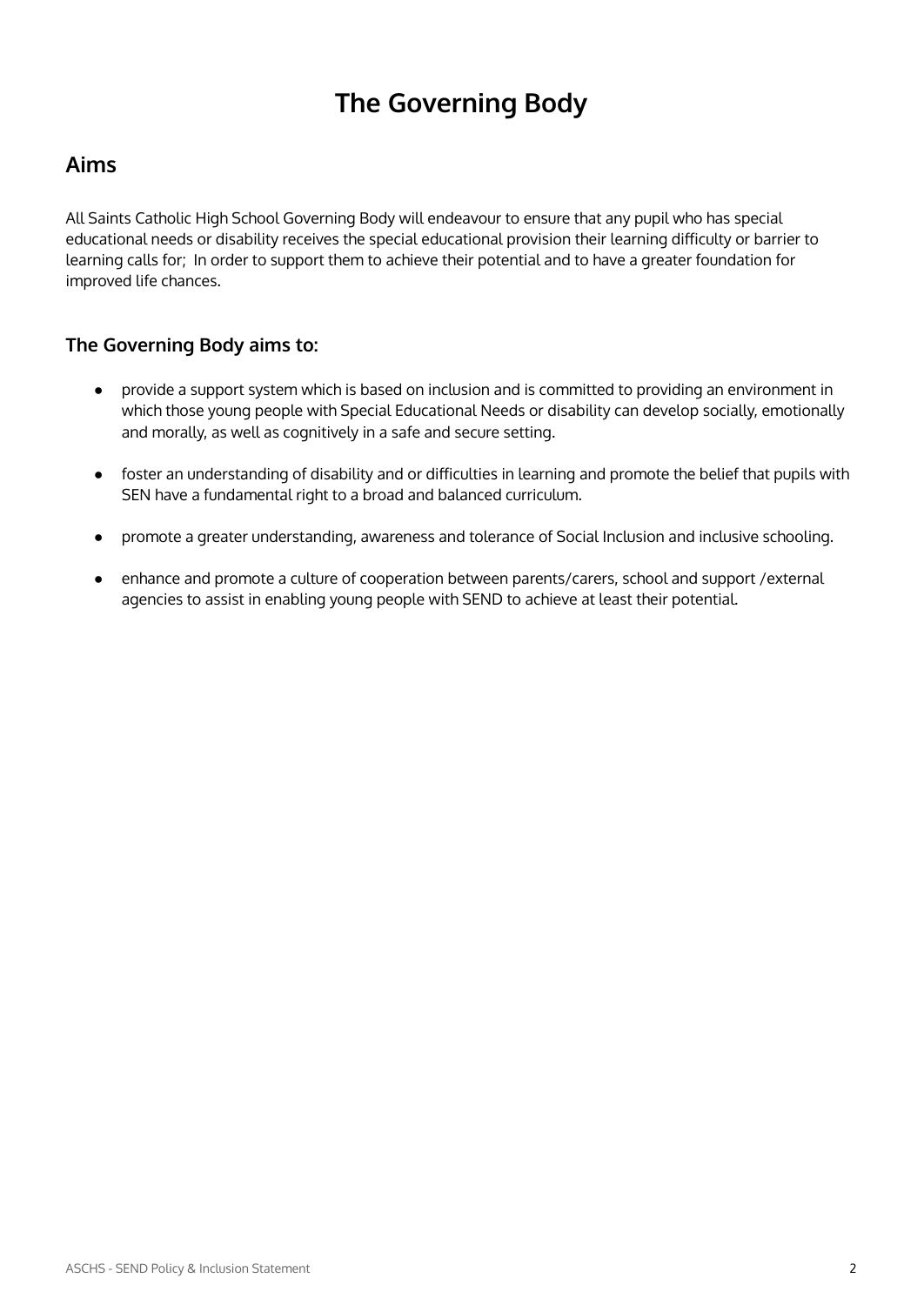# **Inclusion Statement**

All Saints Catholic High School fully endorses Knowsley LA's Inclusion Statement and is also committed to the general principle of equal opportunities for all.

We share the vision for Children's Services and the reshaping of Children's Services embodied in Every Child Matters: Change for Children.

Young people admitted to All Saints Catholic High School will include those who are experiencing a range of special educational needs or barriers to learning. The nature of the difficulty may be temporary or mild, intermediate or moderate, long term or severe. The challenge for our school is to ensure that, in partnership with parents, the LA and external support agencies these needs and in some instances barriers to learning is identified as early as possible and strategies developed to meet or remove them.

At the heart of the policy and key to the well being of the young person is the need to:

- ✓ Be healthy
- ✓ Stay safe
- ✓ Enjoy and achieve
- ✓ Make a positive contribution
- ✓ Achieve economic well being

The above outcomes are central to achieving an inclusive school.

We also recognise that:

All Saints Catholic High School is fully accessible for students with SEND. There are 2 lifts that can be accessed by students who are wheelchair users. There are sufficient toilets suitable for disabled users.

- Inclusion is a process which is ongoing and continuous.
- Inclusion involves the process of increasing the participation of students in and reducing their exclusion from the culture and curricula of the centre and local community.
- Inclusion places emphasis on those groups of learners who may be at risk of exclusion, marginalisation or underachievement.
- All children are special, different and have individual needs.
- All children have an equal right of entitlement to an appropriate and worthwhile education.
- The teaching and learning, achievements, attitudes and well-being of every young person matters.
- Parents have a critical role to play in their children's education and the work of professionals can be more effective when parents wishes, feelings and perspectives are taken into account (this is particularly so when a child has special educational needs).

We believe it is the collective responsibility of all members of the school community to develop the spiritual moral social emotional academic and cultural potential in every pupil and to safeguard the physical and emotional well-being.

This is dependent on creating an ethos which renews and restores confidence interdependence and mutual support in relationships. This aim is underpinned by our mission statement 'The whole life of the school will be determined by the Gospel Values of Love and Justice'.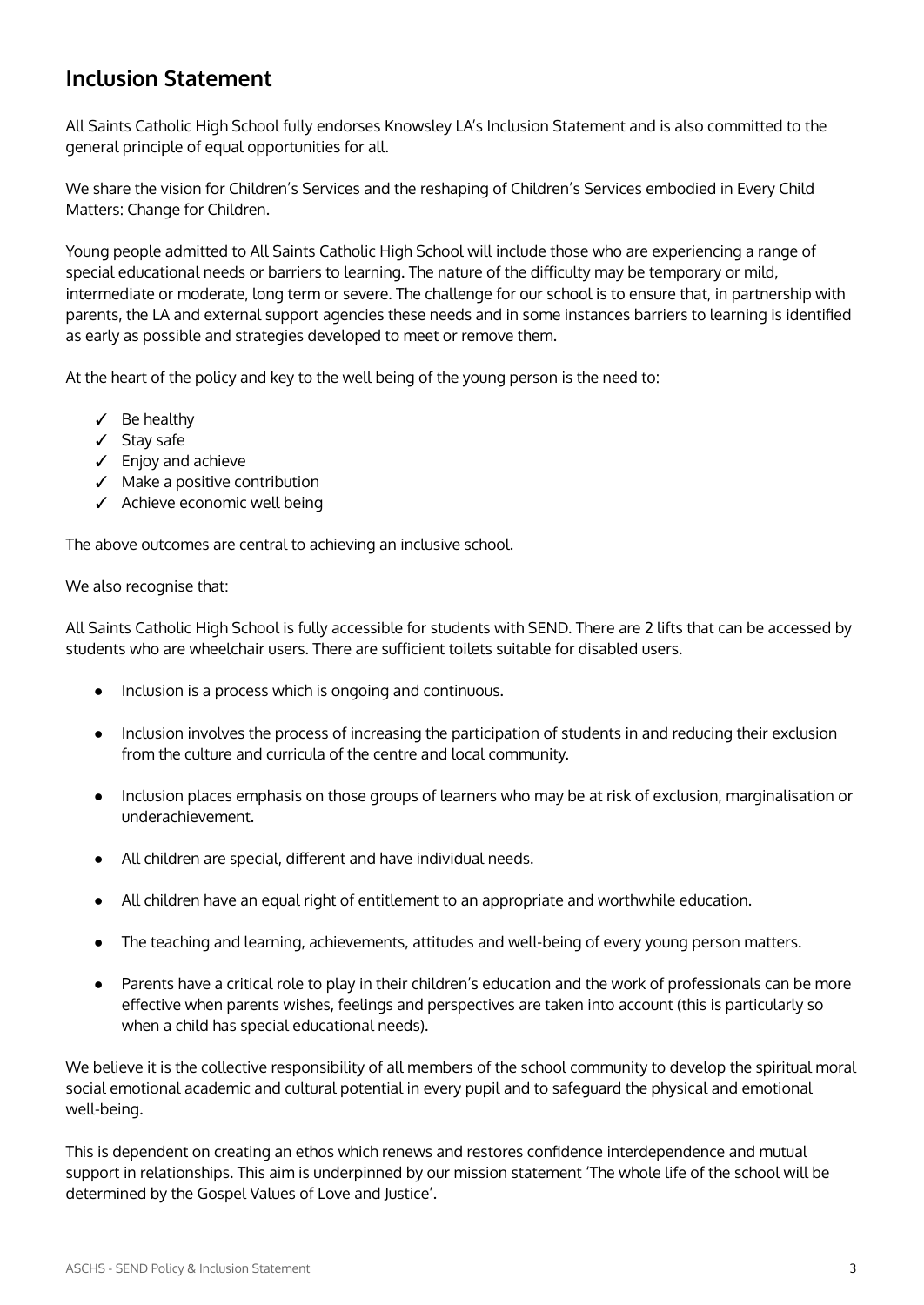# **Aims**

Our school aims to ensure all our pupils are increasingly given every opportunity to access and participate in the culture, community and curricula of the centre. For those young people who may be at risk of exclusion, marginalization or underachievement, particular emphasis will be placed on identifying their individual needs and every effort made to respond sensitively and creatively in order to provide appropriate provision.

# **Guiding Principles**

# **Pupils:**

To ensure all pupils feel valued and are given every opportunity to attend, participate and achieve within the community that is All Saints Catholic High School.

# **Staff:**

To promote staff awareness, both teaching and non-teaching of their understanding of inclusion and how they can contribute to inclusive practice both within and outside the learning environment. This includes:

- A. Advice and assistance on the production of differentiated resources;
- B. Advise on teaching strategies:
- C. Provide in-class support (for this system to be effective, close liaison must take place between the subject teacher and the TA. It is essential that the pupil receiving support does not, in any way, feel stigmatised);
- D. Provide withdrawal from mainstream classes for individual or small group specialist tuition.

#### **Parents:**

To further enhance and promote the culture of cooperation between parents, school and support agencies which incorporates and values the views of parents and the contribution they can make in encouraging their children to attend, participate and achieve within the community that is All Saints Catholic High School.

## **Governors:**

The governing body will promote at all levels a greater awareness of inclusive practices and consider when appointing or promoting staff the emphasis placed on inclusive practices.

## **Curriculum:**

To ensure all aspects of the curriculum including extra-curricular aspects reflect the principles of inclusive practices.

Inclusive teaching stems from the belief that all pupils in all classes have an entitlement to effective quality teaching that raises their learning attainment.

## **Duties of the SEND Coordinator / Assistant SENDCO**

In all mainstream schools a designated teacher should be responsible for:

- The day to day operation of the school's SEND Policy
- Liaising with and advising fellow teachers
- Coordinating provision for children with SEND
- Maintaining SEND Register and overseeing records on pupils with SEND
- Liaising with parents of children with SEND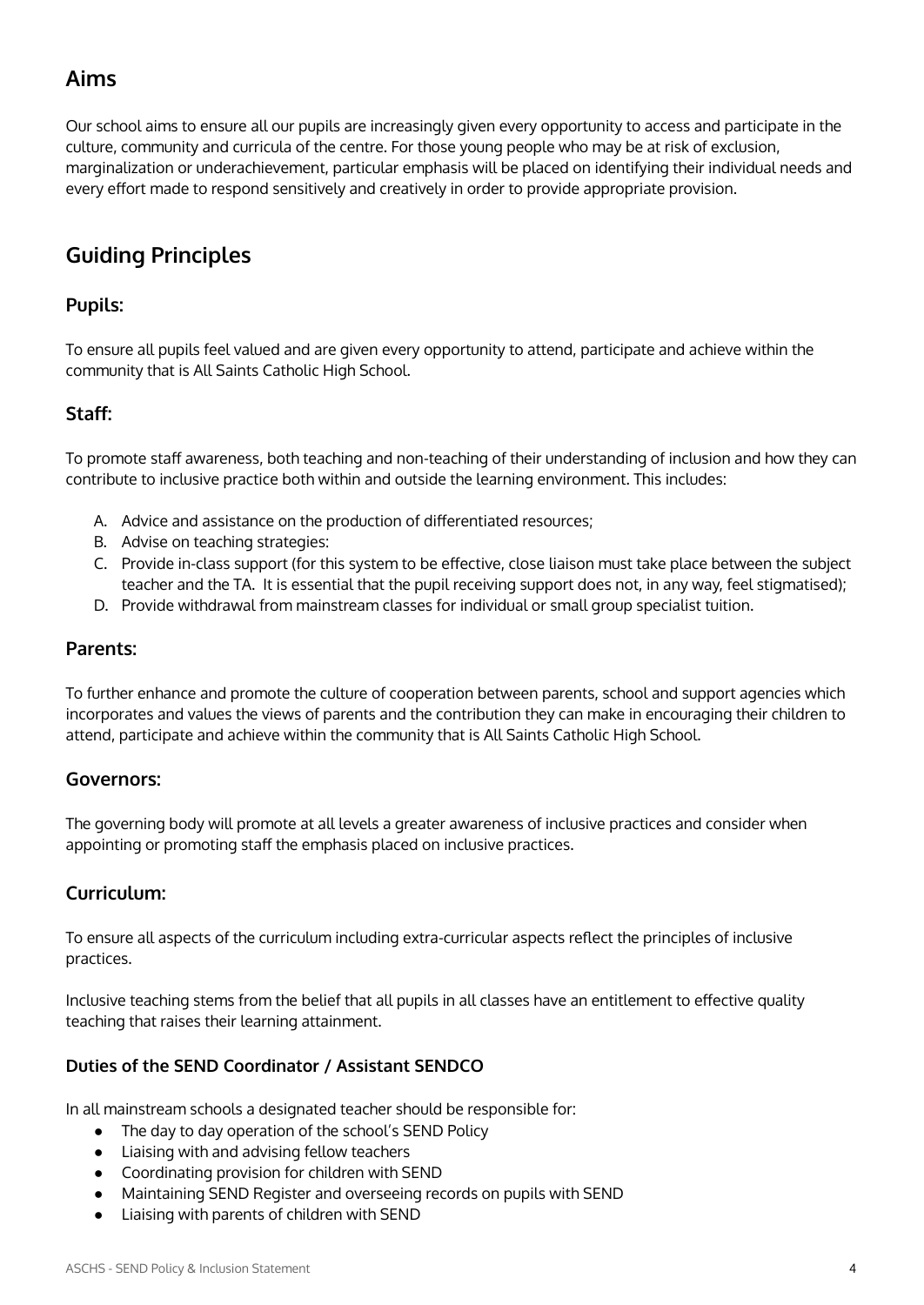- Contributing to the In-Service training of staff
- Liaising with external agencies, including medical, Social Services and voluntary bodies (for further information see appendix)

(Paragraph 2.14 Code of Practice on the Identification and Assessment of Special Education Needs).

| <b>SEND Coordinator (SENDCO)</b> | <b>B</b> Bradley |
|----------------------------------|------------------|
| <b>Assistant SENDCO</b>          | <b>H</b> Redrobe |
| Lead Teaching Assistant:         |                  |

**Total number of teaching assistants including above: 16**

#### **Arrangements relating to the treatment of complaints from parents of pupils with Special Educational Needs concerning the provision made at All Saints Catholic High School.**

Partnership with parents plays a key role in promoting a culture of cooperation between parents, school, LA's and others. This is important in enabling children and young people with SEND to achieve their potential.

All Saints recognises and values the important role parents play in their child's education. Parents have unique strengths, knowledge and experience to contribute to the shared view of a child's needs and the best way of supporting them. However, on occasions disagreements may arise. On these rare occasions the following procedures are in place.

Initially the Special Educational Needs and Disabilities Coordinator will contact the Principal. The Principal or representative will arrange to meet with the parent/carer.

Every effort will be made to resolve the disagreement. However, if the matter remains unresolved the Principal and if appropriate Chair of Governors will intervene.

In addition, parents/carers may also wish to contact the LA Special Educational Needs/Inclusion Team at: Inclusion Standards & Effectiveness, 1st Floor, Nutgrove Villa, Westmorland Road, Huyton, L36 6GA.

A Parent Partnership Service is also available. The service provides independent support and advice to parents/carers. The service can be contacted:

Liverpool & Knowsley Special Educational Needs & Disability Information Advice and Support Service (SENDIASS) Stoneycroft Children's Centre 38 Scotia Road Liverpool L13 6QJ Tel: 0800 012 9066

#### **Admission Arrangements for Pupils with SEND**

(To be read in conjunction with the whole school admissions policy).

The school serves in the first instance baptised Catholic children attending the Catholic primary schools of:

- $\rightarrow$  St Laurences
- → St. Michaels and All Angels
- $\rightarrow$  St Joseph the Worker
- ➔ St Maries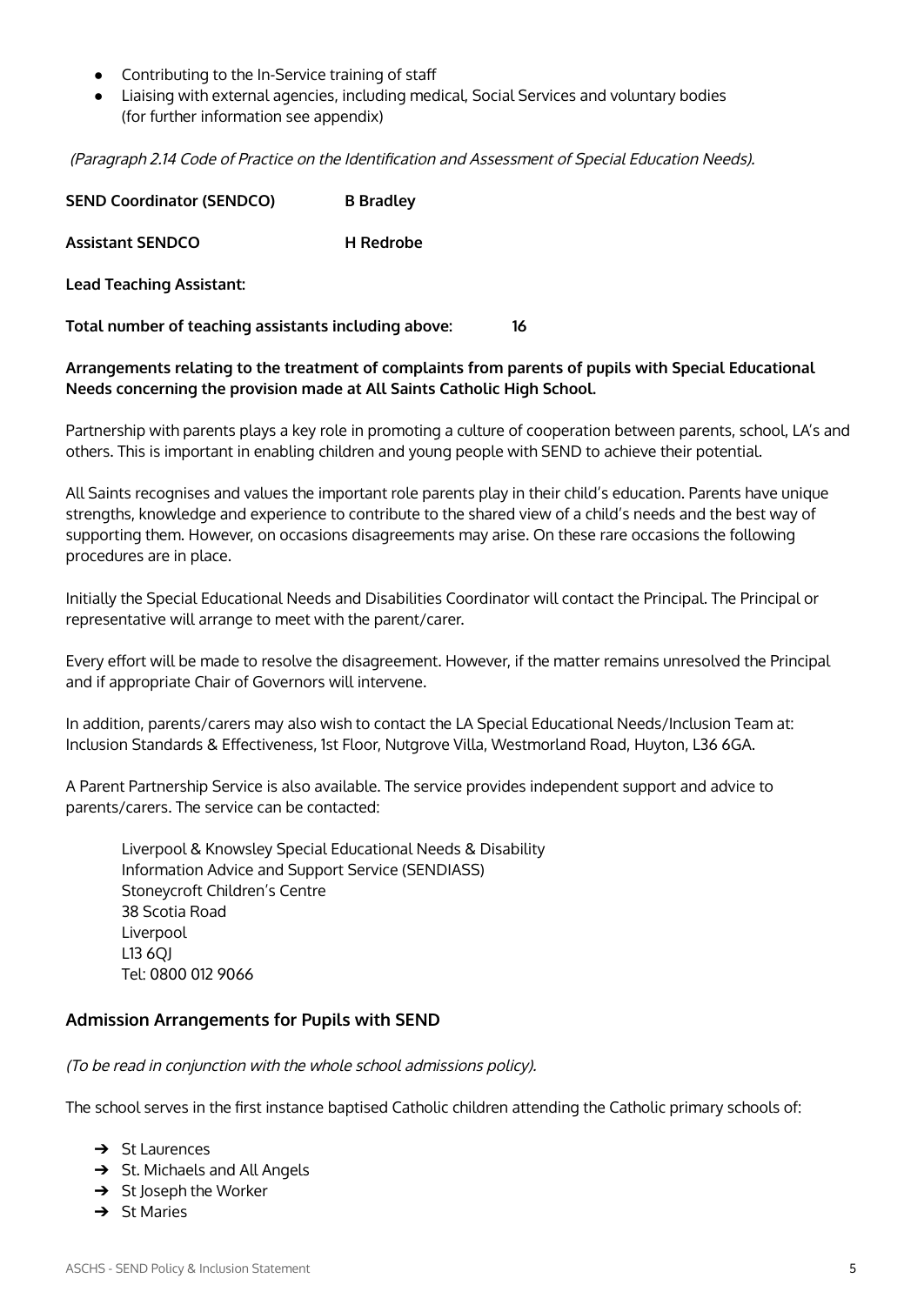➔ SS Peter & Paul

## **Pupils with Special Educational Needs or Disability (SEND) but without EHCP**

Young people with SEND but without EHCP will be treated as fairly as other applicants. Such young people will be considered as part of the normal admissions procedures.

#### **Pupils with Social Emotional or Mental Health Difficulties (SEMH)**

Admission will not be based on subjective judgements as to the suitability of pupils with SEMH or with behaviour identified as potentially disruptive. However, if the pupil, once admitted, presents with behaviour that is seriously and persistently disruptive and having failed to respond to intervention strategies outlined in the schools Behaviour Policy, then disciplinary action will be considered and the advice of the LA Behaviour and Inclusion Team.

#### **Pupils with EHCP**

The governing body has a duty to admit a pupil with a EHCP (regardless of denomination or faith) where the school is named in the EHCP. A pupil with an EHCP will be treated as a priority admission. The school will liaise with the LA's SEN/Inclusion Team to ensure appropriate provision is available.

#### **Primary Liaison Programme**

All Saints has a designated teacher with responsibility for Primary School Liaison. This post ensures close links with our designated primary schools.

In addition the SENDCO / Assistant SENDCO liaises directly with the School's designated teacher and primary schools to ensure information relating to SEND is discussed prior to transition. An SEN transition pro-forma where appropriate is completed.

The actual programme is ongoing throughout the primary years 4,5 & 6. The year 6 calendar begins early in the autumn term and includes an open day/evening. Central to the programme are the Parent/Teacher/Governor Meetings. These begin in March through to April and enable parents of prospective pupils to meet teachers/governors on an individual basis.

Information relevant to these meetings is gathered prior to January. In addition, schools are asked to complete a LA transfer form detailing National Curriculum levels, reading age, Code of Practice Stage (if appropriate) and any areas of strength or weakness.

It is also usual practice (if invited) for the SENDCO or assistant to attend year 6 reviews and in some cases year 5 reviews of pupils with EHCP.

Parents/carers of all year 7 pupils are invited to attend individual parent/teacher/governor interviews. A form is completed detailing friendship circles, medical needs and information regarding SEND. Any parent/carer who wishes to meet with the SENDCO/ Ast SENDCO is invited to do so.

Parents/carers may also request an individual appointment/visit to the school to discuss SEND provision prior to transition with the SENCO or assistant.

The designated Primary Liaison teacher, Progress Leader (year 7), the SENDCO/Assistant SENDCO and in some instances mentors will work closely in order to affect as smooth as possible transfer to take place which benefits children, parents and staff.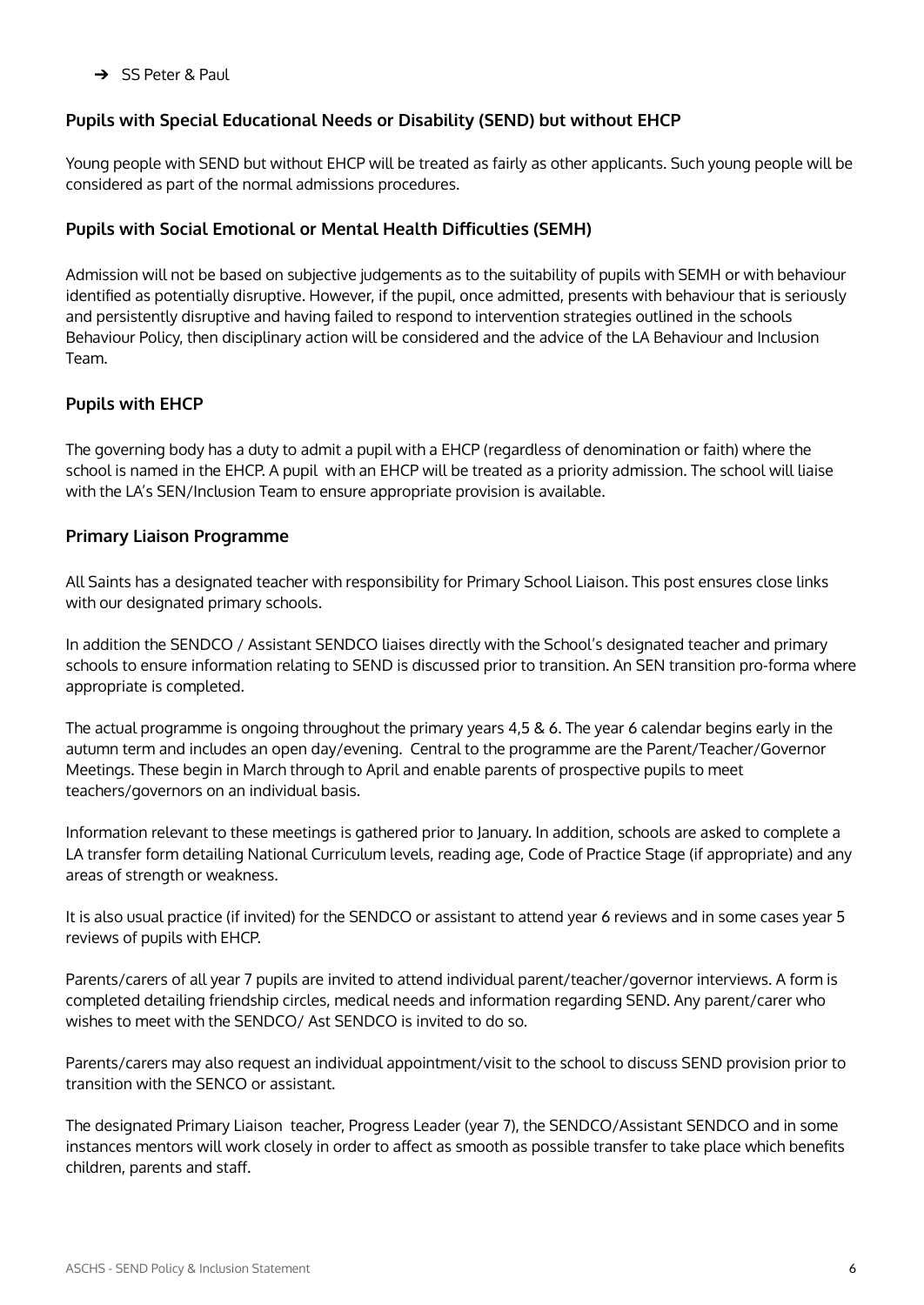# **Identification, Assessment, Recording and Monitoring**

## **Principles**

Pupils who are thought to have Special Educational Needs (SENs) are identified and assessed as early as possible.

Referral can come from:

Subject teacher's request:

- Parental request
- Recommendation from previous school
- Blanket testing of Year 7 pupils
- Observations made by a teaching assistant whilst providing in-class support
- Pupil self-request

Identification, assessment and provision for any pupil with SEND is very important for the following reasons:

- It can maximise the likely positive response of the child
- It can allow for a temporary learning difficulty to be overcome and for future learning to be unaffected
- It can relieve anxiety in the child and parent knowing that a need has been recognised
- If the child's learning difficulty proves to be more complex, the advice/support of external agencies can be sought

Year 7 & 8 pupils identified as experiencing significant literacy difficulties are withdrawn by a small team of teaching assistants on an individual/small group basis. This intervention is organised in such a way as to minimise disruption to normal lessons. Detailed logs are kept on each pupil.

Throughout the academic year pupils' progress is monitored via termly progress checks.

# **Special Educational Needs Provision**

#### **The school uses a Graduated Response in responding to SEND. Liaison with the progress leaders and mentors is seen as an essential part of this process.**

All Saints Catholic High School has no special unit attached to it. However a range of support is provided which includes:

A vulnerable (nurture type) group in years 7 to 8. (This exists in years 9, 10 and 11 as well but only for form time.

A small cohort of young people (approximately 10 to 14) identified prior to transfer from a small nurture type group. These groups are comprised of young people identified as vulnerable on transfer to secondary school. This vulnerability may stem from significant difficulties in learning, social and or emotional factors. The premise for inclusion in the nurture type group is always meeting the need of the individual pupil. Additional advice and support is always available to staff from members of the SEND team.

# **Affirmation Room**

The Affirmation Room is designed to support most educationally vulnerable students. In transition there are 1 key member of staff and up to 6 KS3 students. They focus on the SEAL principles.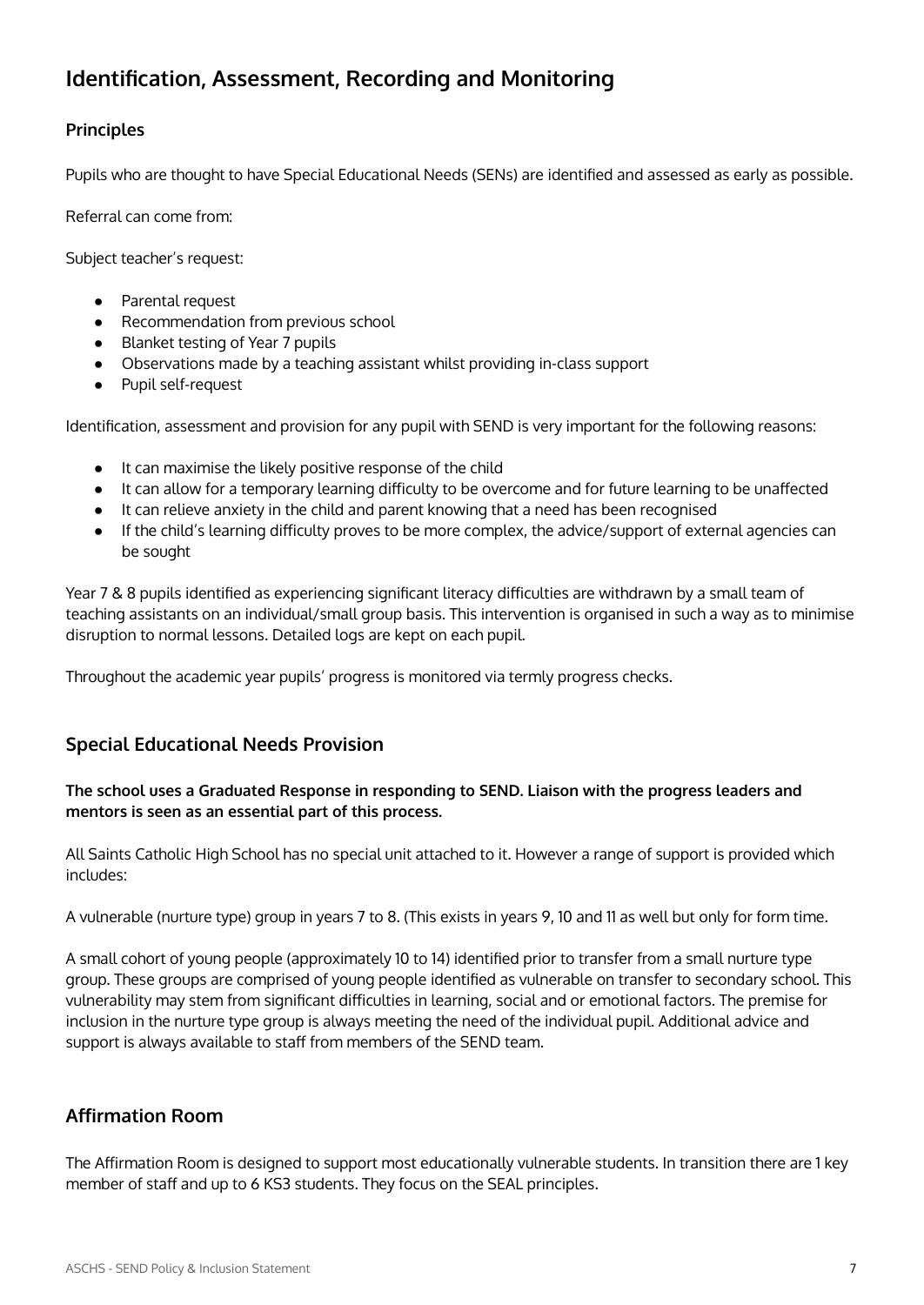#### **In-class, individual and small group support**

- A team of teaching assistants provide a range of support which includes:
- in-class support
- individual/small group withdrawal for specific interventions e.g. speech and language therapy, handwriting, reading, spelling and in some instances numeracy
- behaviour and social skills support

#### **The above provision is detailed in the Appendix 4**

In addition the department liaises closely with progress leaders, the Mentoring team, Child Looked after Champion, the attendance team and the schools community police officer.

Students should be identified by the end of year 9 for testing in year 10. A bank of evidence must be presented to allow assessment. Only in exceptional circumstances should a student be tested in year 11.

Access arrangements are applied for at various intervals throughout the academic year. These arrangements allow for additional support for public examinations for a large number of pupils on the SEND register.

A variety of break clubs and homework support is also available to pupils.

#### **Provision mapping**

More recently the SEND department has been exploring technologies and systems to facilitate more effective provision mapping as a way of documenting the range of support available to pupils with SEND within the centre for learning. When the current system has been changed this policy will be adapted accordingly.

Provision maps can be used as part of the planning process in a number of ways to:

- Audit how well provision matches need and recognise gaps in provision;
- Cost provision accurately;
- Highlight repetitive or ineffective use of resources;
- Assess school effectiveness when linked with outcomes for pupils;
- Plan development to meet pupils' identified needs;
- Set annual success criteria for the SEN policy;
- Report annually on the success of the SEN policy;
- Demonstrate accountability;
- Inform parents, LA, external agencies and OFSTED inspectors of how resources are being used to meet needs;
- Focus attention on whole-school issues of teaching and learning rather than on individual child issues;
- Record changes in provision and transfer easily from class to class or school to school;
- Be used as a basis for writing IEPs.

#### **Continuing Professional Development and Training**

Training is delivered to both teaching staff and teaching assistants via CPD time. The Special Educational Needs Coordinator and or assistant also provide additional training to teaching assistants at various intervals throughout the academic year.

Opportunities are also made available for interested staff to attend courses provided by the LA and external agencies/providers.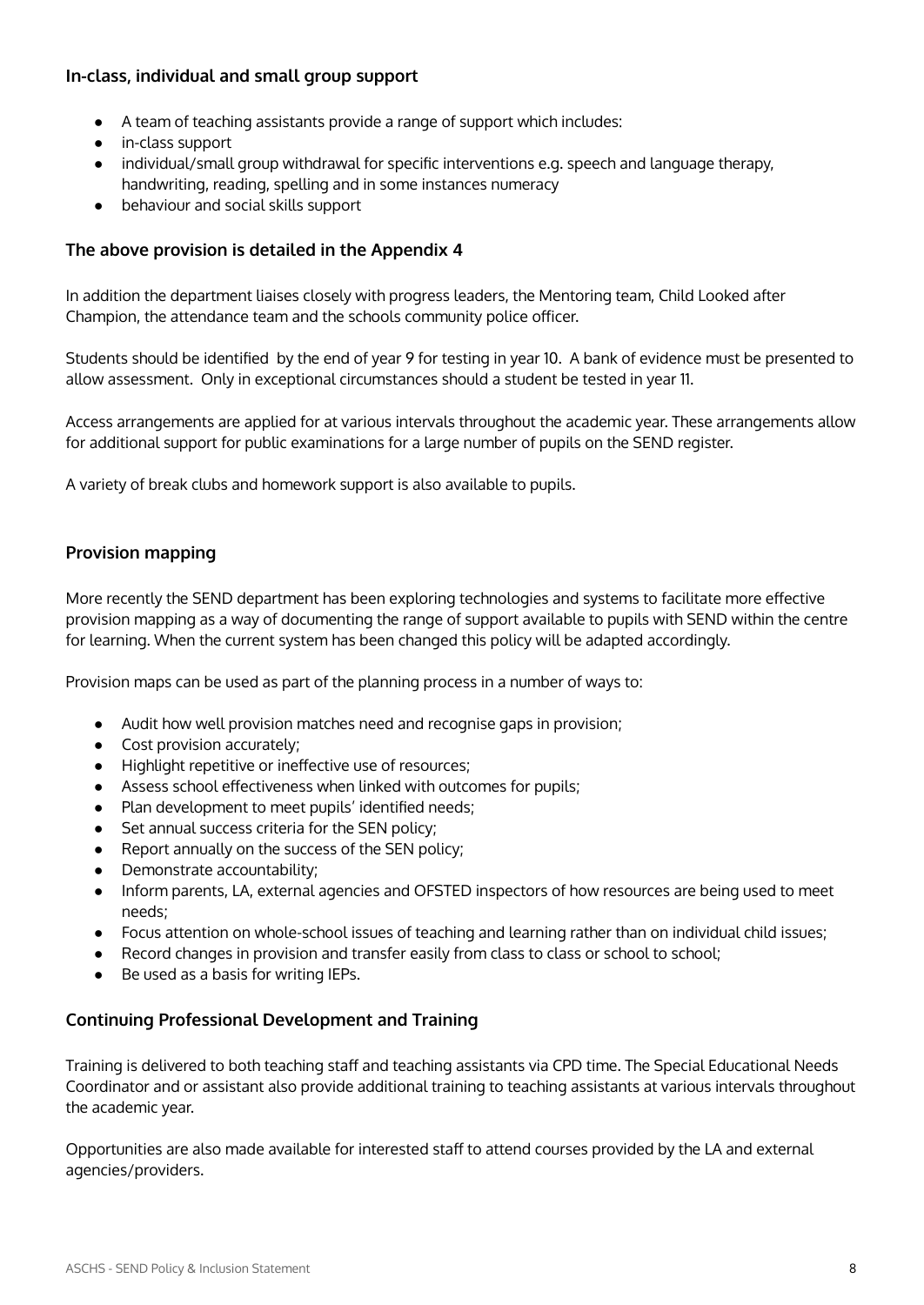The LA provides training opportunities via SENDCO meetings, Inclusion Networks, Educational Psychologist, Access and Inclusion Specialist teacher and Sensory impaired Service specialist teachers. In addition training has also been provided by the Autistic Spectrum Condition (ASC) specialist teacher.

The school is also a member of the National Association for Special Educational Needs (NASEN). This association provides information and opportunities for training within a wide spectrum of Special Educational Needs issues. The centre subscribes to Optimus education which publishes SENDCO update as well as providing training opportunities and conferences.

The school supports a multi-disciplinary approach to maximise the educational provision for pupils with SEND. Many agencies and support services are able to help identify, assess and provide support for pupils with SEND. Such agencies and support services include specialist teachers and other professionals. The centre has a named school nurse within the Local Primary Care Trust.

The SENDCO or Assistant SENDCO liaises closely with the Mentoring team, School community police officer, Progress Leaders, Child looked After Champion, Assistant Principals and Deputy Principals.

The school has a named Local Authority SEND/Inclusion officer and Behaviour Improvement Officer.

The SENDCO, assistant SENDCO and will also liaise with the following services and agencies:

- SEND Team (Education Psychologist, Inclusion Social Worker, ASC specialist teacher, Sensory Impaired Service, English as an additional language teacher)
- Local Authority SEND/Inclusion Team
- Child and Adolescent Mental Health Service (CAMHS) and Child Health Directorate, Alder Hey Trust
- Speech and Language Therapy Service
- Parent Partnership Service SENDIASS
- School Nurse
- Occupational and Physiotherapy Service.
- Youth Offending Service (YOS),Vulnerable Persons Unit, Family First, Strengthening Families.
- Social Services
- Applied Psychology

On occasion liaison with other agencies/organisations e.g. Shelter, Knowsley Housing Trust also occurs as and when necessary.

Multi-agency Meetings including those as part of the EHAT procedures are embedded and a regular feature of SEND support and provision. Individual TAF's are held centrally and 'flagged' on a pupil's personal file.

#### **Planning and Review Meetings:**

These take place at bi-annually and are attended by members of the LA and school. The purpose of these meeting is to plan, review and evaluate the provision and support offered. The needs of individual pupils are discussed to ascertain the appropriate support/intervention.

Detailed minutes are kept.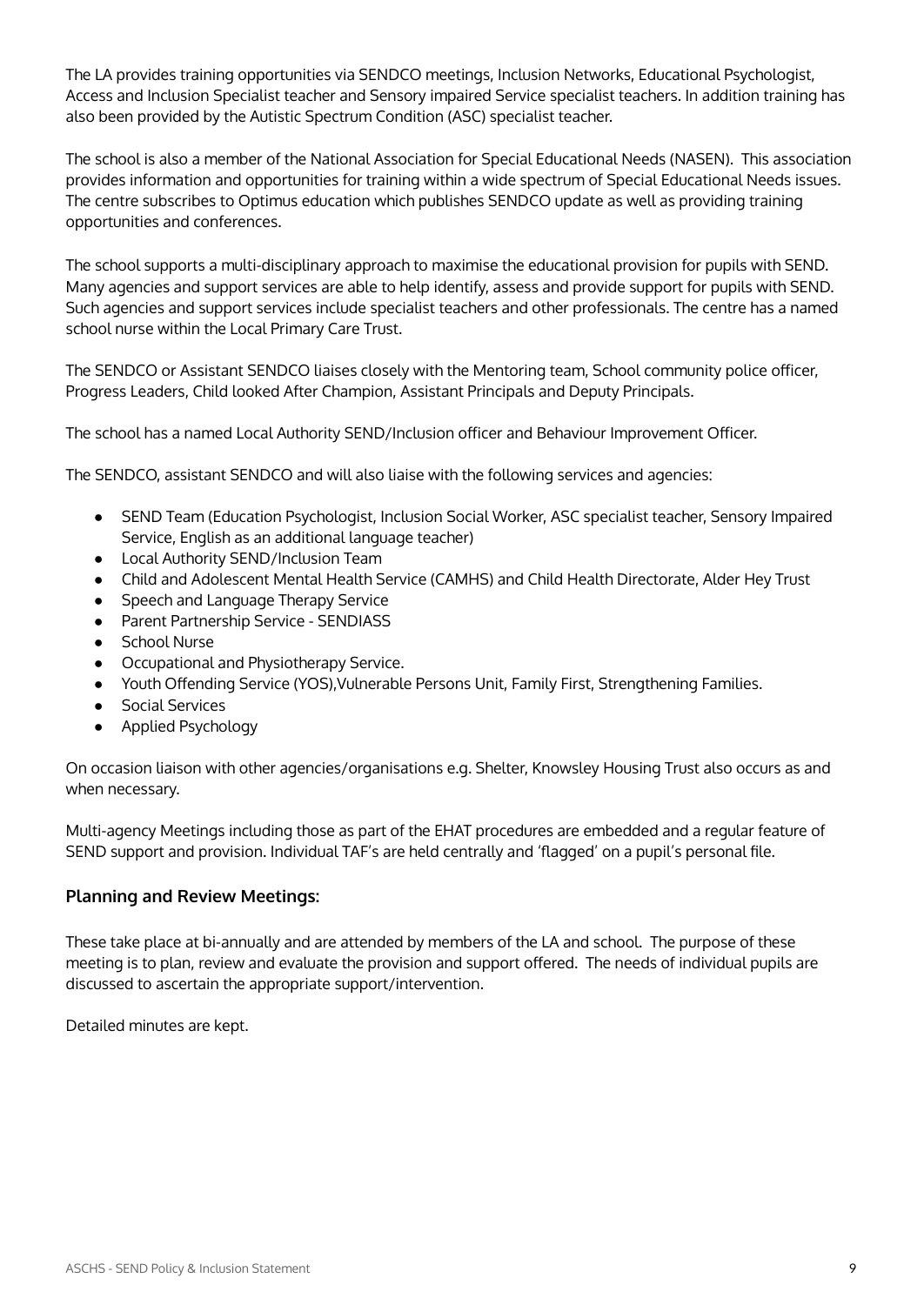# **Reviews of Pupils with SEND**

#### **Annual Review of Pupils with a EHCP**

A review timetable is drawn up at the start of the academic year. Copies of this timetable are circulated to the LA SEND/Inclusion Team and Progress Leaders.

#### **The Annual Review Procedure**

Parents' are always invited to reviews. Pupils contribute to the review by completing a pupil questionnaire. (A teaching assistant is always available to assist). They are expected and encouraged to attend the review. Subject teachers contribute via the progress checks. An Educational Psychological Report may also form part of the review, although the school's psychologist cannot always attend a review meeting. Progress leaders are invited. In addition any member of the teaching or support staff may be invited to attend, as well as a member of an external agency.

An Interim Review of a pupil's EHCP is held for pupils. The review is chaired by either the SENDCO (Special Educational Needs Coordinator) or Assistant SENDCO.

#### **Reviews of Pupils at other Stages of the SEND Code of Practice**

The SENDCO/Assistant SENDCO endeavours to review every pupil identified on the SEN Register. However, in some instances Progress Leaders have this responsibility. Some pupils at SEN support are reviewed via the school's normal monitoring and reporting procedures.

The SEND team reinforces the School's Behaviour Policy, which in general, seeks to promote behaviour based on mutual respect between members of the school community. It emphasises that "It is the collective responsibility of all members of the centre's community to develop the spiritual, moral, social, emotional, academic and cultural potential in every pupil and to safeguard their physical and emotional well-being".

The SEND team views itself in a broader perspective as a learning/advice department working proactively to enhance inclusive practices.

The SEND Team believes that the establishment of a good teacher/pupil relationship is central to working effectively with all pupils – especially those who experience emotional/behavioural and or social difficulties. Teaching which exhibits differentiation, mutual respect and effective classroom management is conducive to building and maintaining good relationships between staff and pupils. The Steer Review of behaviour standards and practices in schools (Learning Behaviour: Lessons Learned April 2009) reinforced that students learn, develop and progress in a structured and stimulating environment – however, it is inevitable that in certain cases, the relationship will break down or never be forged. SEMH take many forms, i.e. a pupil may:

- Become withdrawn and unable to make friends
- Be unable to concentrate on class work or homework
- Become disruptive and/or aggressive in class
- Experience difficulties making and maintaining friendships
- Experience difficulties with social interactions

The SENDCO and Assistant SENDCO are actively engaged in developing PPP/PP to ensure a pupil's needs are identified, recognised and strategies developed to promote the inclusion of pupils experiencing SEMH.